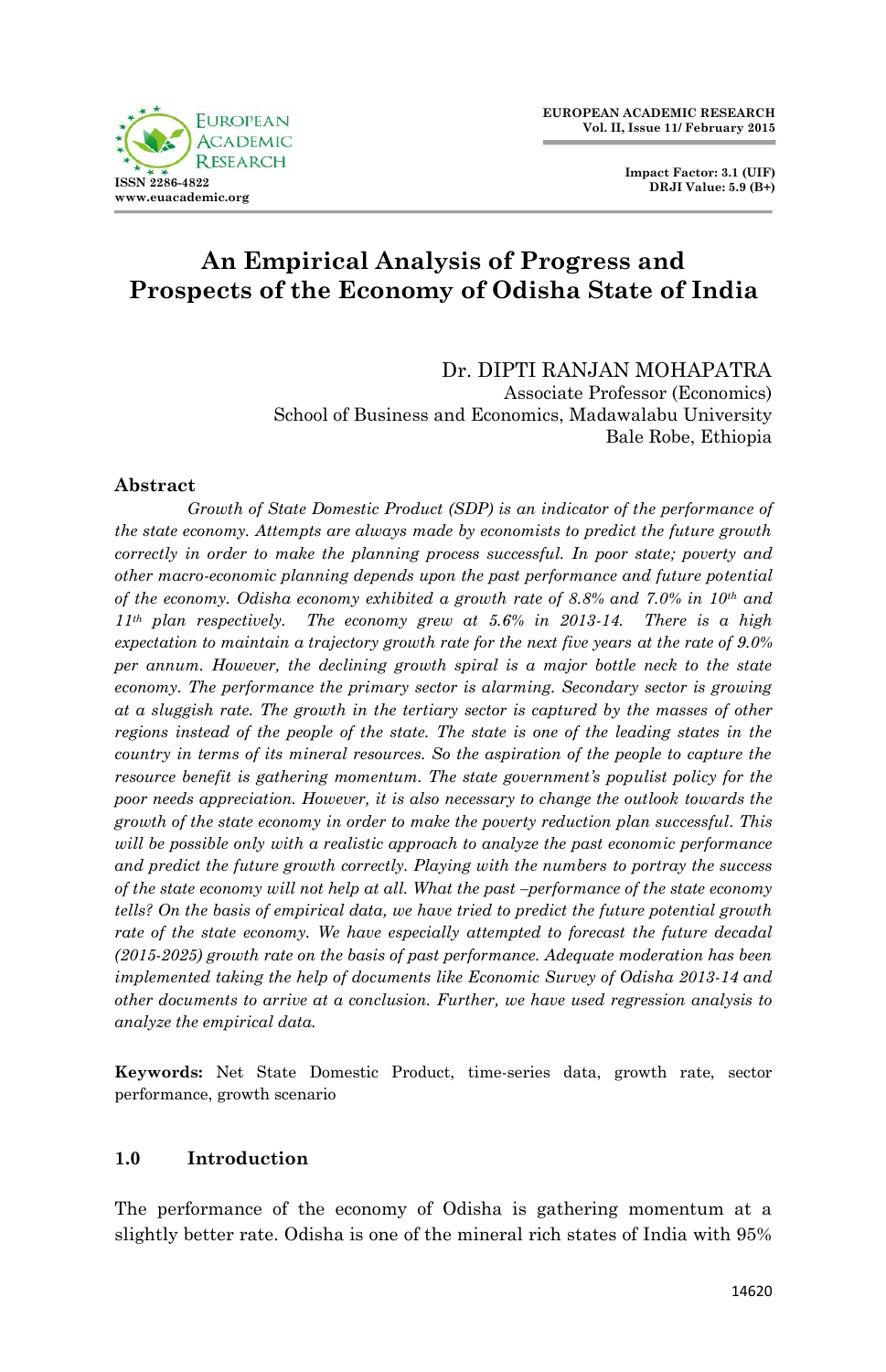chromite, 92% nickel, 55% bauxite, 33% iron ore and 27% of country's total reserves of the above mentioned minerals. The state population was 41.97 million according to 2011 population census. Odisha economy achieved an average growth rate of 7% during 11th Plan (2007-2012) period. The growth rate was 8.1% and 5.6% during 2012-13 and 2013—14 respectively (*Economic Survey 2013-14, Odisha*) at 2004-05 prices. The economy of the state is highly susceptible to natural calamities such as cyclone, floods and drought because of the geographical location. The devastation caused by *Phailin* in October 2013 is an example. As a result the growth of primary sector is sharply declining. There was a negative growth expectation of 3.5% in agriculture sector in 2013-14. The growth of primary sector is a cause of great concern for the state as the sectoral contribution of this was 20% in 2013-14 at 2004-05 prices and 60% of the population of the state still depends upon this sector. There is happening a structural change in the state economy with a gradual shifting from agriculture to industry and service with more noticeable growth towards the service sector. The strong back ground of mineral reserves has attracted big investors to establish their camp in the state. The high growth rate of the state economy during initial part of 2000s was due to these industries (*Behera, 2012*). However, the growth trajectory of this sector is not also very satisfactory. There is a decline from 7.3% average growth during 11th Plan to 5.8% in 2013-14. The contribution of this sector to state economy was 20% in 2013 -14. The service sector contribution was 60% to the state economy with growth rate of 7.8% in 2013-14. This growth phase put good changes to all macro-economic indicators. After the onset of global economic crisis in 2008 there was a setback in the growth spiral of the state. Further, high growth rate could not be maintained as there was recurrence of high consumer level inflationary pressure and slowing down of private corporate investment because of high rate of interest. The growth rate declined in the subsequent years. The data of NSDP growth rate and sector's growth rate of India during 2005-06 to 2013-14 is presented in Table 1.

# **Table 1: Growth Rate (Odisha)**

| Year    | NSDP at factor<br>cost @ 2004-05 price | NSDP at factor cost<br>$@2014$ current<br>price | Prima<br>ry<br><b>Sector</b><br>$@2004-$<br>05<br>price | Seconda<br>ry Sector<br>$@2004-$<br>05 price | <b>Tertia</b><br>ry<br><b>Sector</b><br>$@2004-$<br>0.5<br>price |
|---------|----------------------------------------|-------------------------------------------------|---------------------------------------------------------|----------------------------------------------|------------------------------------------------------------------|
| 2005-06 | 4.4                                    | 8.2                                             | 3.7                                                     | $-4.7$                                       | 9.8                                                              |
| 2006-07 | 12.4                                   | 19.5                                            | 5.9                                                     | 22.3                                         | 12.5                                                             |
| 2007-08 | 8.6                                    | 26.4                                            | 2.2                                                     | 16.9                                         | 8.6                                                              |
| 2008-09 | 7.5                                    | 14.8                                            | 2.0                                                     | 3.9                                          | 12.8                                                             |
| 2009-10 | 0.8                                    | 6.5                                             | 6.5                                                     | $-22.7$                                      | 9.2                                                              |
| 2010-11 | 6.3                                    | 21.3                                            | $-1.9$                                                  | 7.2                                          | 10.4                                                             |
| 2011-12 | 2.1                                    | 7.3                                             | $-10.5$                                                 | 8.6                                          | 6.0                                                              |
| 2012-13 | 6.6                                    | 19.1                                            | 5.4                                                     | 10.5                                         | 5.8                                                              |
| 2013-14 | 3.2                                    | 11.6                                            | $-6.6$                                                  | $-0.6$                                       | 8.6                                                              |

*(In %)*

*Source: Central Statistical Organisation, India 2014.*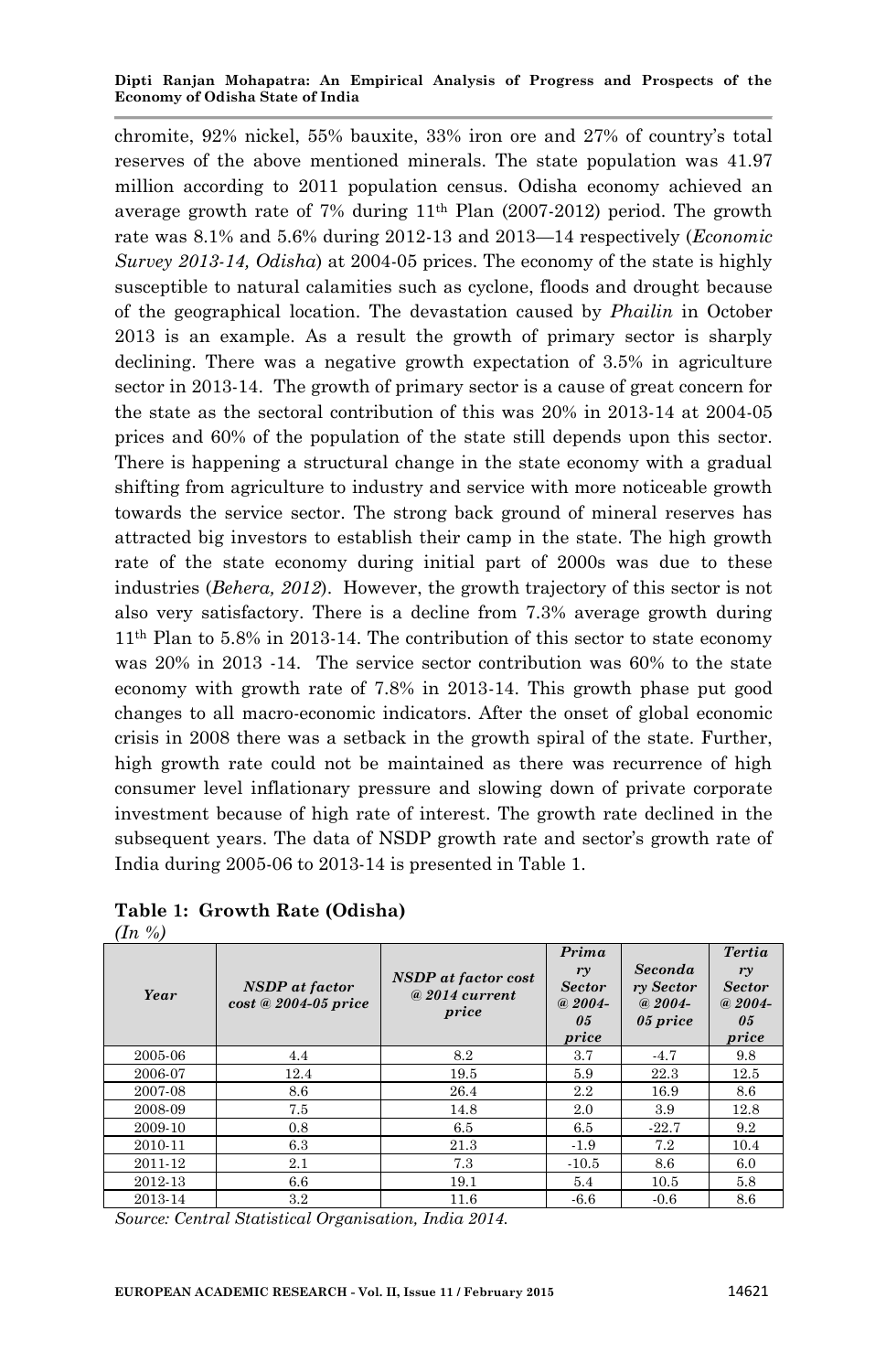

**Fig.1: NSDP Growth of Odisha (India)**

Twelfth Five-Year Plan (2012-2017) projected an inclusive growth target (moderated) of 9.0% with agriculture growth at the rate of 4%, industry at 12.7% and services at 12.1%. However, observing the current declining growth trend there is a big question mark on feasibility of achieving the abovementioned target. What is the feasible growth rate for the state in the coming decade? Whether the growth rate forecasted by Planning Commission and/or professional economists will be realized or there will be variations? If at all there is any variation to what extent? Is it smaller or wider? What empirical observations say? We have attempted here to answer back the above questions on the basis of moderation of future growth process of the state through an empirical analysis.

#### **2.0 Review of Literature:**

The annual average growth rate of NSDP of the state during 1981 to 1991 was 3.5% and 1991 to 2001 4.2% at 2004-05 prices. In 2011 this growth rate moved to 6.5% compared to the last decade. It played in between 3.2% to 4.9% during 2011 to 2013. The real growth rate of GSDP of state in 1990s was 2.7% while that of agriculture was -1.1%, industry 5.1% and services 5.8%. The first decadal growth rate of the GSDP in 2000s (2000 to 2010) was 7.9%. The growth rate of GSDP in  $10<sup>th</sup>$  plan was  $9.24%$  while agriculture, industry and services grew at 2.7%, 12.8% and 9.8% respectively. In the 11th plan the growth figure of GSDP, agriculture, industry and services changed to 8.5%, 4.1%, 9.1% and 9.9% respectively (*Annual Plan 2012-13, Government of Odisha*). 12th plan have projected a growth rate of 9%, 4.1%, 12.7% and 12.1% respectively of GSDP, agriculture, industry and services. The sectoral composition in  $10<sup>th</sup>$  plan agriculture, industry and services to state domestic product were  $25.5\%$ ,  $21.7\%$  and  $52.9\%$  respectively while in  $11<sup>th</sup>$  plan these figures changed to  $18.6\%$ ,  $26.5\%$  and  $54.9\%$  respectively.  $12<sup>th</sup>$  plan have projected a sectoral composition of 14.2%, 28.1% and 57.7% respectively for agriculture, industry and services.

Despite high growth potential, the gross domestic product of the state grew at a lesser rate than other states of India (Panda, 2008). Harnessing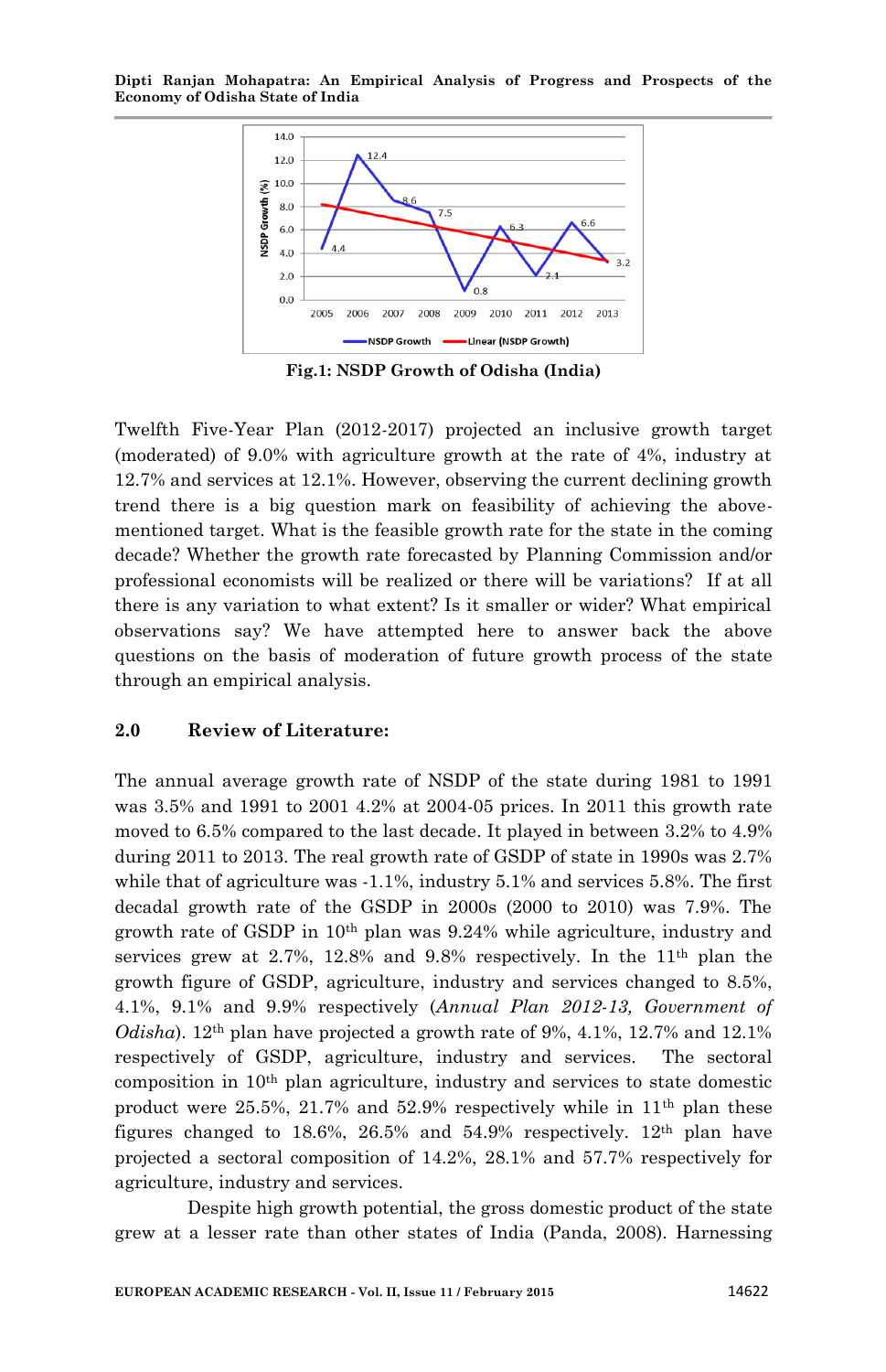higher growth rate is essential for the state economy as the growth rate is an indicators of poverty planning, attracting investment and in nutshell, creating a cycle of boom and optimism in the domestic economy.

World Bank (2013) estimate indicates that the potential growth of developing economies during 2012 to 1015 will remain less than 6 %. This slower growth process in the post- bubble burst crisis will have impact on Indian economy. So the potential growth of state economy will be squeezed off in years ahead unless certain major step is undertaken to upturn the economy.

Odisha face a major infrastructure bottleneck which hampers the growth process. All these are despite the state government efforts and emphasis on electricity, road and water. The construction sub-sector which is directly related to infrastructure is not keeping pace with the growth of the state economy. For poor state like Odisha the construction sector is important as it absorbs most of the casual labours. The state performance in power sector is commendable except the power transmission and distribution losses. However, the power generation is falling deficient due to increased industrialization and household electrification. The surface road, railway and tele density of the state is less than country average. The state has achieved certain mile stones in poverty reduction still it is not sufficient. There remain regional, social and general disparities in development process (*Economic Survey of Odisha, 2013-14*).

A recent study by Centre for Debates and Research in Development Policy, New Delhi and USA – India Policy Institute has placed seven districts of Odisha (i.e. Kalahandi (548<sup>th</sup>), Kandhamala (551<sup>st</sup>), Gajapati (552<sup>nd</sup>), Mayurbhanja (564<sup>th</sup>), Bouda (574<sup>th</sup>), Nabarangapur (575<sup>th</sup>), Malkangiri (588<sup>th</sup>) and Nuapada  $(589<sup>th</sup>)$  amongst the fifty most backward districts of the country out of total 599 districts (January 2015). Further, the most developed districts of the state (Khordha) could able to secure  $104<sup>th</sup>$  position in this list. This report is important from the point of view of the progress of the state economically.

## **3.0 Objectives of the Paper:**

The objective of this paper is to find out the past performance of the state economy during the period 2004 to 2013 and to moderate the future growth rate of the economy for the period 2015 to 2025.

## **4.0 Methodology:**

i. *Past Performance:* The past performance of the state economy has been analyzed taking into account the time series data on NSDP and income originating from the main economic sectors. The growth rate for different time periods have been worked out from regression equations fitted to time series data of sector's income.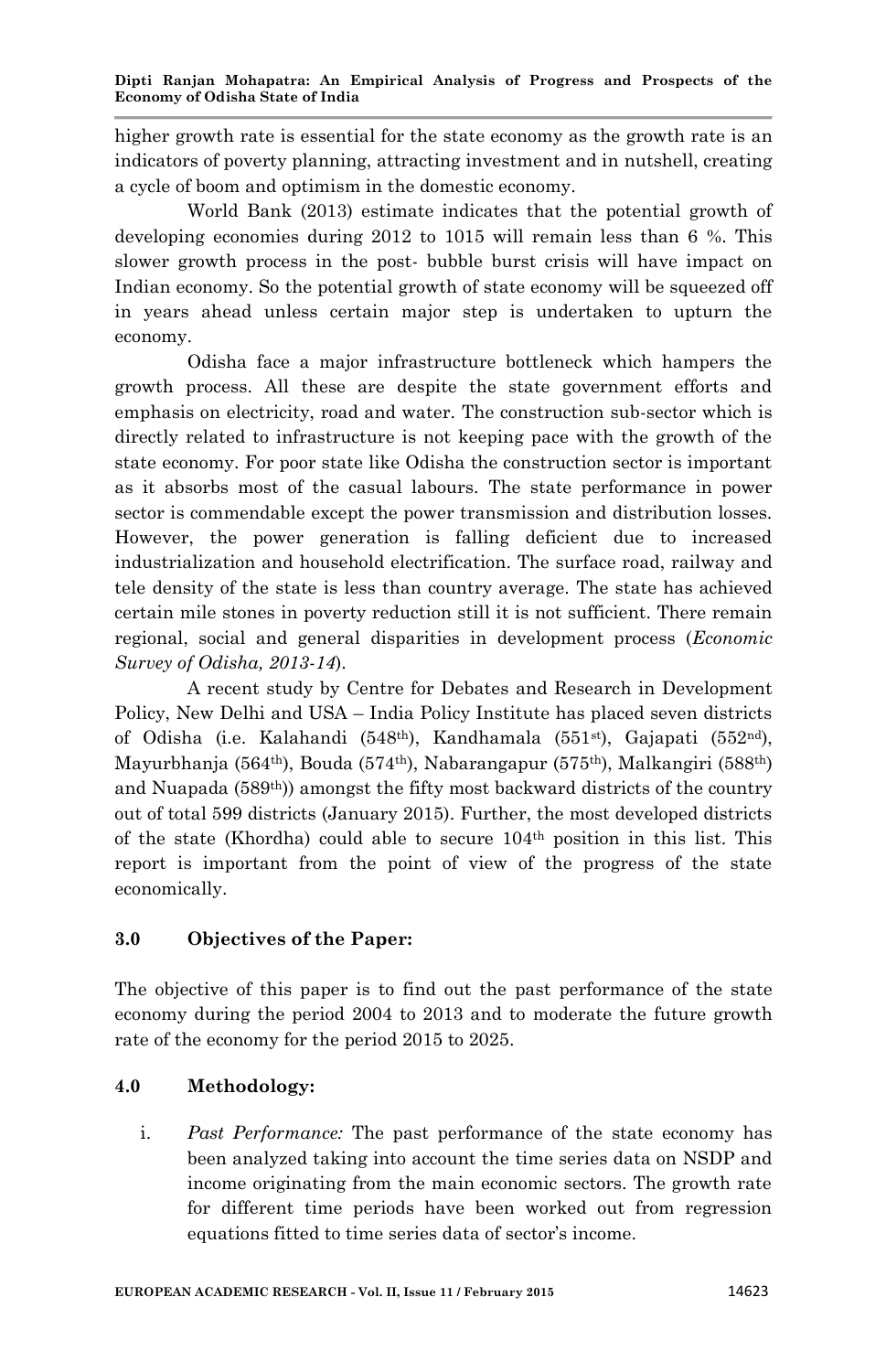ii. *Future Prospects***:** The perspective growth rate of the state economy is an average perspectives based on their performance in the past. The growth rate derived from past performance is the medium or normal growth scenario. Prediction of the future growth accurately is difficult because of the various parameters affecting growth. Based on the past performance of the state economy, the recent recession, the targets have been appropriately moderated. Two more growth scenarios have been considered for studying the impact of various parameters on growth rates besides the medium growth scenarios. The two other growth scenarios are:

*(a) Low growth rates- Pessimistic Scenario (15% Less growth than medium scenario)*

*(b) High growth rates- Optimistic Scenario (7.5% more growth than medium scenario)*

# **5.0 Data Used:**

For study of the past performance of the state, we have used Central Statistical Organization of India's data on net value added by various economic activities to the state's NSDP during the period 2004-05 to 2013-13 at 2004-05 constant prices. This data is presented in Table 2. The composition of various sectors during the above-mentioned time period in percentage is presented in Table 3.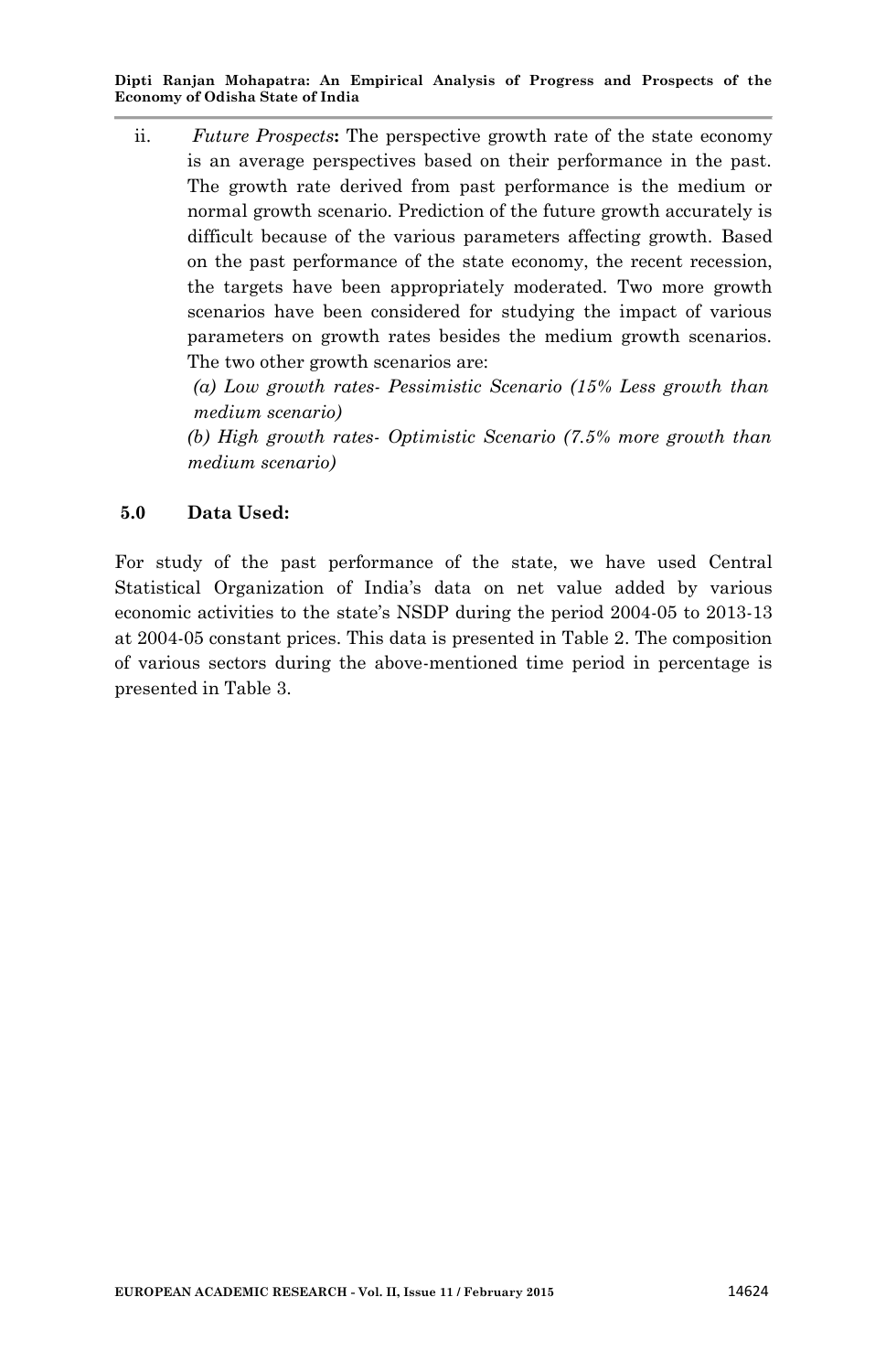# **Table 2: Net State Domestic Product at Factor Cost**

*(@2004-05 Constant Price in Millions Indian Rupees)*

| Sl.             | Items                                                              | 2004-05 | 2005-06 | 2006-07 | 2007-08 | 2008-09 | 2009-10 | 2010-11 | 2011-12 | 2012-13 | 2013-14 |
|-----------------|--------------------------------------------------------------------|---------|---------|---------|---------|---------|---------|---------|---------|---------|---------|
| $\mathbf{1}$    | Agriculture                                                        | 136783  | 141516  | 143393  | 150879  | 152810  | 167604  | 170314  | 159624  | 180858  | 173029  |
| $\overline{2}$  | Forestry & logging                                                 | 25426   | 26145   | 26993   | 26998   | 27370   | 27572   | 26692   | 26957   | 26531   | 25766   |
| 3               | Fishing                                                            | 9482    | 9791    | 10087   | 10526   | 10860   | 10669   | 11221   | 11260   | 12924   | 12445   |
|                 | Ag & Allied                                                        | 171691  | 177452  | 180473  | 188403  | 191040  | 205844  | 208227  | 197841  | 220313  | 211240  |
| $\overline{4}$  | Mining & quarrying                                                 | 48398   | 50881   | 61296   | 58590   | 60904   | 62446   | 54996   | 37703   | 27873   | 20500   |
| a               | Sub-Total Primary                                                  | 220088  | 228332  | 241769  | 246993  | 251944  | 268290  | 263223  | 235543  | 248185  | 231740  |
| 5               | Manufacturing                                                      | 62671   | 54240   | 71734   | 91438   | 105686  | 54641   | 45304   | 52654   | 54664   | 47680   |
| 5.1             | Registered                                                         | 46120   | 37079   | 52423   | 69495   | 84254   | 32666   | 22146   | 28792   | 31056   | 24554   |
| 5.2             | Unregistered                                                       | 16551   | 17161   | 19311   | 21943   | 21431   | 21975   | 23158   | 23862   | 23609   | 23126   |
| 6               | Construction                                                       | 78003   | 80098   | 91798   | 99824   | 100277  | 104146  | 119054  | 117709  | 129054  | 131939  |
| $\overline{7}$  | Electricity, gas and<br>Water supply                               | 17836   | 16671   | 21082   | 24541   | 18231   | 14605   | 21506   | 31431   | 39186   | 42057   |
| b               | Sub-Total Secondary                                                | 158510  | 151009  | 184614  | 215803  | 224194  | 173392  | 185864  | 201794  | 222904  | 221676  |
|                 | Industry                                                           | 206908  | 201890  | 245910  | 274393  | 285097  | 235838  | 240859  | 239497  | 250777  | 242176  |
| 8               | Transport, storage &<br>communication                              | 49766   | 57747   | 67232   | 73435   | 83864   | 90447   | 103445  | 112831  | 122579  | 138774  |
| 8.1             | Railways                                                           | 6795    | 7446    | 9156    | 10140   | 11231   | 9477    | 9927    | 11850   | 12100   | 12888   |
| 8.2             | Transport by other<br>means                                        | 34475   | 39919   | 44922   | 47971   | 55402   | 61039   | 69311   | 76679   | 84671   | 96240   |
| 8.3             | Storage                                                            | 700     | 789     | 899     | 903     | 976     | 1059    | 1234    | 1381    | 1540    | 1706    |
| 8.4             | Communication                                                      | 7797    | 9593    | 12256   | 14422   | 16255   | 18872   | 22974   | 22920   | 24268   | 27940   |
| 9               | Trade, hotels and<br>restaurants                                   | 80890   | 92643   | 112590  | 123022  | 133791  | 145983  | 163065  | 175825  | 176723  | 188534  |
| 10 <sup>1</sup> | Banking & Insurance                                                | 24739   | 28547   | 34138   | 40253   | 47150   | 54518   | 68689   | 77420   | 87526   | 98176   |
| 11              | Real estate,<br>ownership of<br>dwellings and<br>business services | 44506   | 47145   | 50257   | 53026   | 56078   | 57263   | 60022   | 62274   | 66034   | 70461   |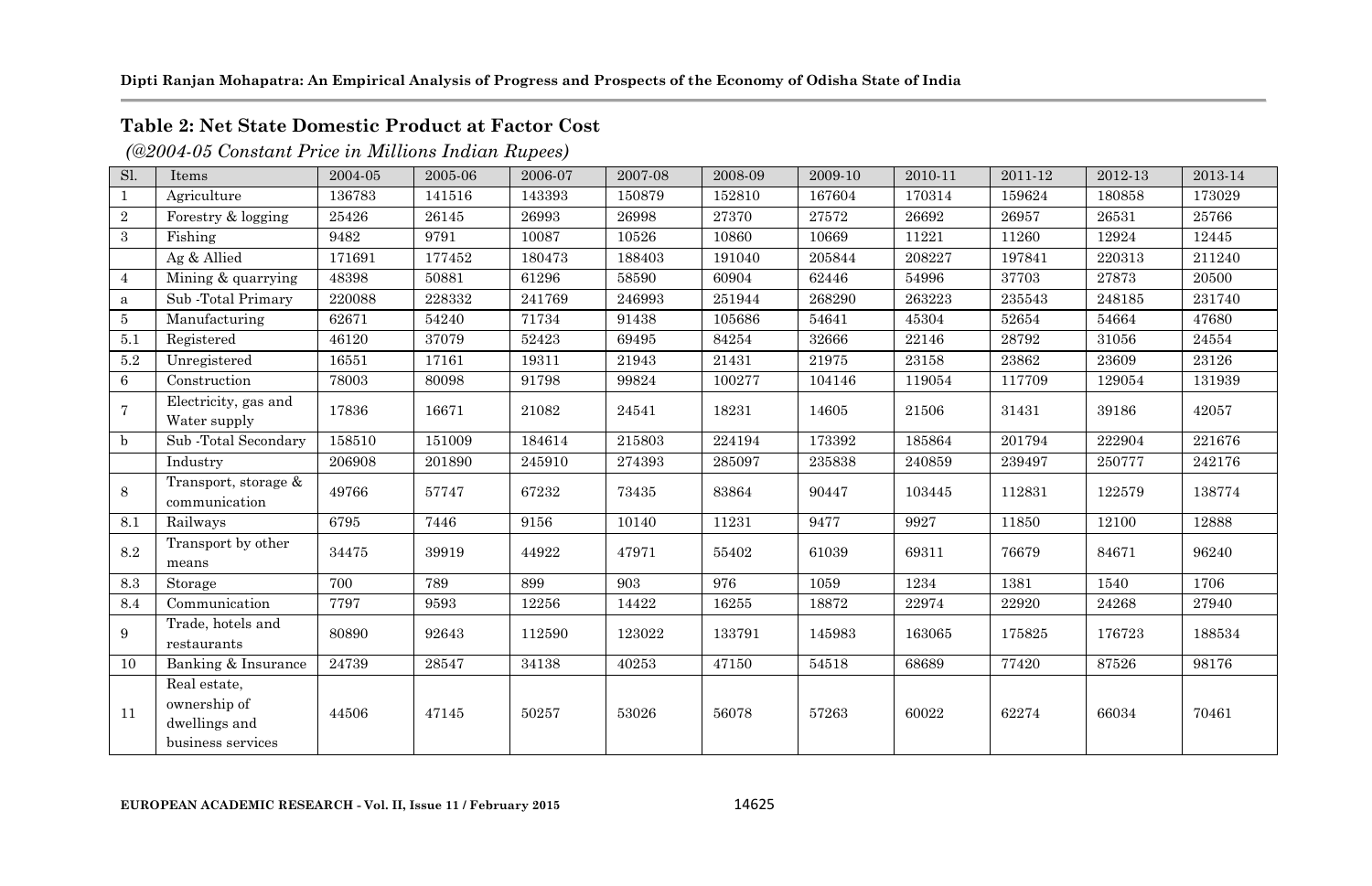**Dipti Ranjan Mohapatra: An Empirical Analysis of Progress and Prospects of the Economy of Odisha State of India**

| 12           | Public<br>administration             | 29493   | 27426   | 29035   | 29704   | 38485   | 38854   | 38403   | 38544   | 41027   | 46673   |
|--------------|--------------------------------------|---------|---------|---------|---------|---------|---------|---------|---------|---------|---------|
| 13           | Other services                       | 71878   | 77201   | 78813   | 84683   | 96562   | 110826  | 116086  | 115564  | 122447  | 126499  |
| $\mathbf{c}$ | Sub Total - Tertiary                 | 301272  | 330708  | 372065  | 404123  | 455929  | 497890  | 549711  | 582458  | 616335  | 669117  |
|              | Services                             | 301272  | 330708  | 372065  | 404123  | 455929  | 497890  | 549711  | 582458  | 616335  | 669117  |
| d            | Calculated State<br>Domestic Product | 679870  | 710050  | 798448  | 866919  | 932067  | 939572  | 998797  | 1019795 | 1087424 | 1122533 |
| 14           | Population                           | 3851900 | 3902600 | 3953900 | 4006100 | 4059000 | 4112700 | 4167200 | 4222500 | 4278600 | 4335600 |
| 15           | State Per Capita<br>Income (INR)     | 17650   | 18194   | 20194   | 21640   | 22963   | 22846   | 23968   | 24151   | 25415   | 25891   |

*Source: Central Statistical Organisation, India August, 2014.*

# **Table 3: Composition of NSDP @ 2004-05 Constant Prices (Odisha)**

*(In %)*

| Sl.              | <b>Items</b>          | 2005-06  | 2006-07 | 2007-08 | 2008-09 | 2009-10  | 2010-11  | 2011-12  | 2012-13  | 2013-14  |
|------------------|-----------------------|----------|---------|---------|---------|----------|----------|----------|----------|----------|
|                  | Agriculture           | 3.46     | 1.33    | 5.22    | 1.28    | 9.68     | 1.62     | $-6.28$  | 13.30    | $-4.33$  |
| $\overline{2}$   | Forestry & logging    | 2.83     | 3.24    | 0.02    | 1.38    | 0.74     | $-3.19$  | 0.99     | $-1.58$  | $-2.88$  |
| 3                | Fishing               | 3.25     | 3.02    | 4.36    | 3.17    | $-1.76$  | 5.18     | 0.34     | 14.78    | $-3.71$  |
|                  | Ag & Allied           | 3.36     | 1.70    | 4.39    | 1.40    | 7.75     | 1.16     | $-4.99$  | 11.36    | $-4.12$  |
| $\overline{4}$   | Mining & quarrying    | 5.13     | 20.47   | $-4.41$ | 3.95    | 2.53     | $-11.93$ | $-31.44$ | $-26.07$ | $-26.45$ |
| $\boldsymbol{a}$ | Sub Total-<br>Primary | 3.7      | 5.9     | 2.2     | 2.0     | 6.5      | $-1.9$   | $-10.5$  | 5.4      | $-6.6$   |
| 5                | Manufacturing         | $-13.45$ | 32.25   | 27.47   | 15.58   | $-48.30$ | $-17.09$ | 16.22    | 3.82     | $-12.78$ |
| 5.1              | Registered            | $-19.60$ | 41.38   | 32.56   | 21.24   | $-61.23$ | $-32.21$ | 30.01    | 7.86     | $-20.93$ |
| 5.2              | Unregistered          | 3.69     | 12.53   | 13.63   | $-2.33$ | 2.54     | 5.38     | 3.04     | $-1.06$  | $-2.05$  |
| 6                | Construction          | 2.69     | 14.61   | 8.74    | 0.45    | 3.86     | 14.32    | $-1.13$  | 9.64     | 2.24     |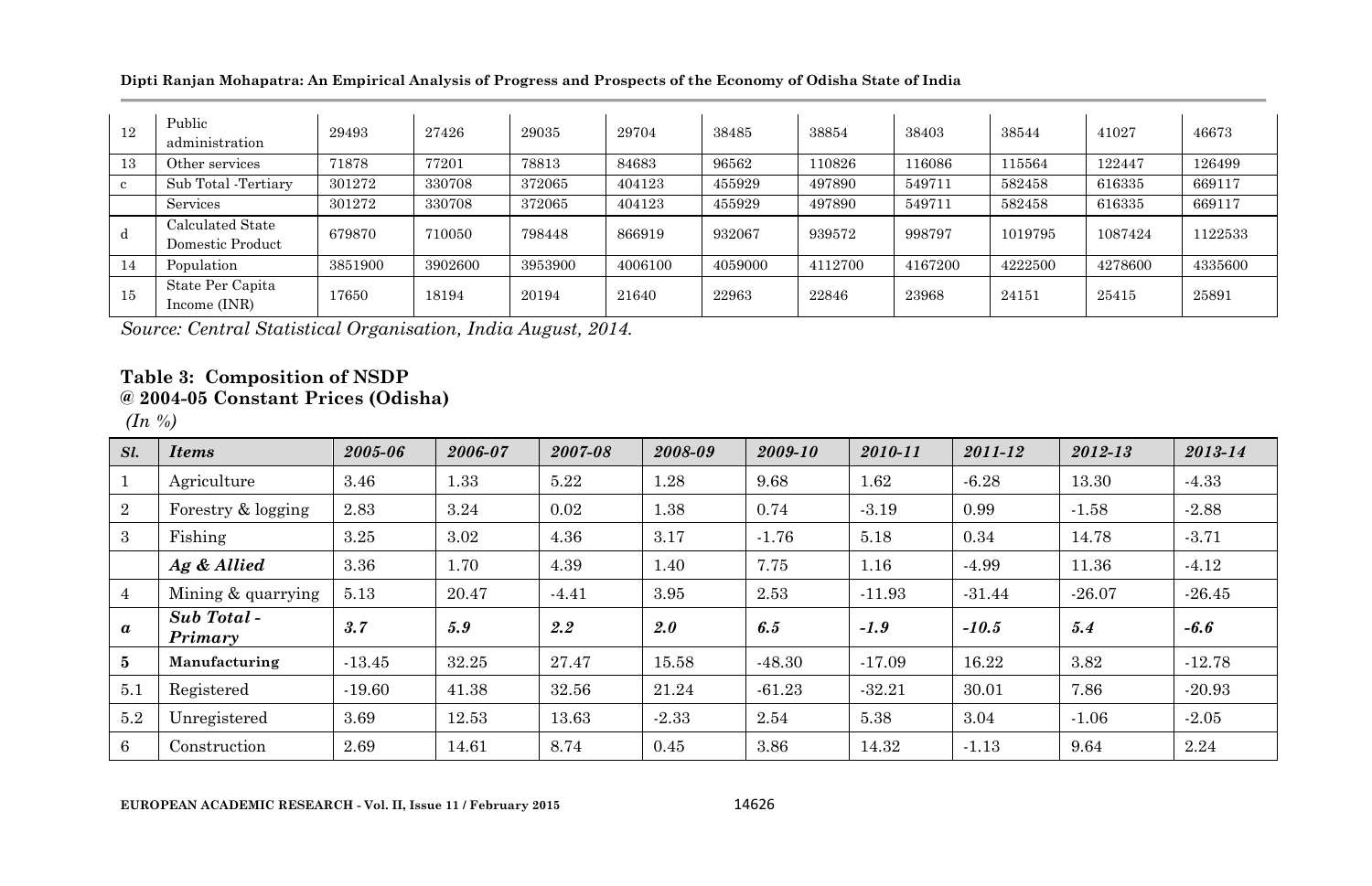| Sl.            | <b>Items</b>                                                       | 2005-06 | 2006-07 | 2007-08 | 2008-09  | $2009 - 10$ | 2010-11 | 2011-12 | 2012-13 | 2013-14 |
|----------------|--------------------------------------------------------------------|---------|---------|---------|----------|-------------|---------|---------|---------|---------|
| $\overline{7}$ | Electricity, gas and<br>Water supply                               | $-6.53$ | 26.46   | 16.41   | $-25.71$ | $-19.89$    | 47.25   | 46.15   | 24.67   | 7.33    |
| b              | Sub Total-<br>Secondary                                            | $-4.7$  | 22.3    | 16.9    | 3.9      | $-22.7$     | 7.2     | 8.6     | 10.5    | $-0.6$  |
|                | <b>Industry</b>                                                    | $-2.43$ | 21.80   | 11.58   | 3.90     | $-17.28$    | 2.13    | $-0.57$ | 4.71    | $-3.43$ |
| 8              | Transport,<br>storage &<br>communication                           | 16.04   | 16.43   | 9.23    | 14.20    | 7.85        | 14.37   | 9.07    | 8.64    | 13.21   |
| 8.1            | Railways                                                           | 9.59    | 22.96   | 10.74   | 10.77    | $-15.62$    | 4.75    | 19.38   | 2.10    | 6.51    |
| 8.2            | Transport by other<br>means                                        | 15.79   | 12.53   | 6.79    | 15.49    | 10.17       | 13.55   | 10.63   | 10.42   | 13.66   |
| 8.3            | Storage                                                            | 12.74   | 13.89   | 0.51    | 8.03     | 8.58        | 16.48   | 11.92   | 11.52   | 10.76   |
| 8.4            | Communication                                                      | 23.04   | 27.76   | 17.67   | 12.71    | 16.10       | 21.74   | $-0.23$ | 5.88    | 15.13   |
| 9              | Trade, hotels and<br>restaurants                                   | 14.53   | 21.53   | 9.27    | 8.75     | 9.11        | 11.70   | 7.82    | 0.51    | 6.68    |
| 10             | Banking &<br>Insurance                                             | 15.39   | 19.59   | 17.91   | 17.13    | 15.63       | 25.99   | 12.71   | 13.05   | 12.17   |
| 11             | Real estate,<br>ownership of<br>dwellings and<br>business services | 5.93    | 6.60    | 5.51    | 5.76     | 2.11        | 4.82    | 3.75    | 6.04    | 6.70    |
| 12             | Public<br>administration                                           | $-7.01$ | 5.87    | 2.31    | 29.56    | 0.96        | $-1.16$ | 0.37    | 6.44    | 13.76   |
| 13             | Other services                                                     | 7.41    | 2.09    | 7.45    | 14.03    | 14.77       | 4.75    | $-0.45$ | 5.96    | 3.31    |
| $\mathbf{c}$   | <b>Sub</b> Total<br>Tertiary                                       | 9.8     | 12.5    | 8.6     | 12.8     | 9.2         | 10.4    | 6.0     | 5.8     | 8.6     |
|                | <b>Services</b>                                                    | 9.77    | 12.51   | 8.62    | 12.82    | 9.20        | 10.41   | 5.96    | 5.82    | 8.56    |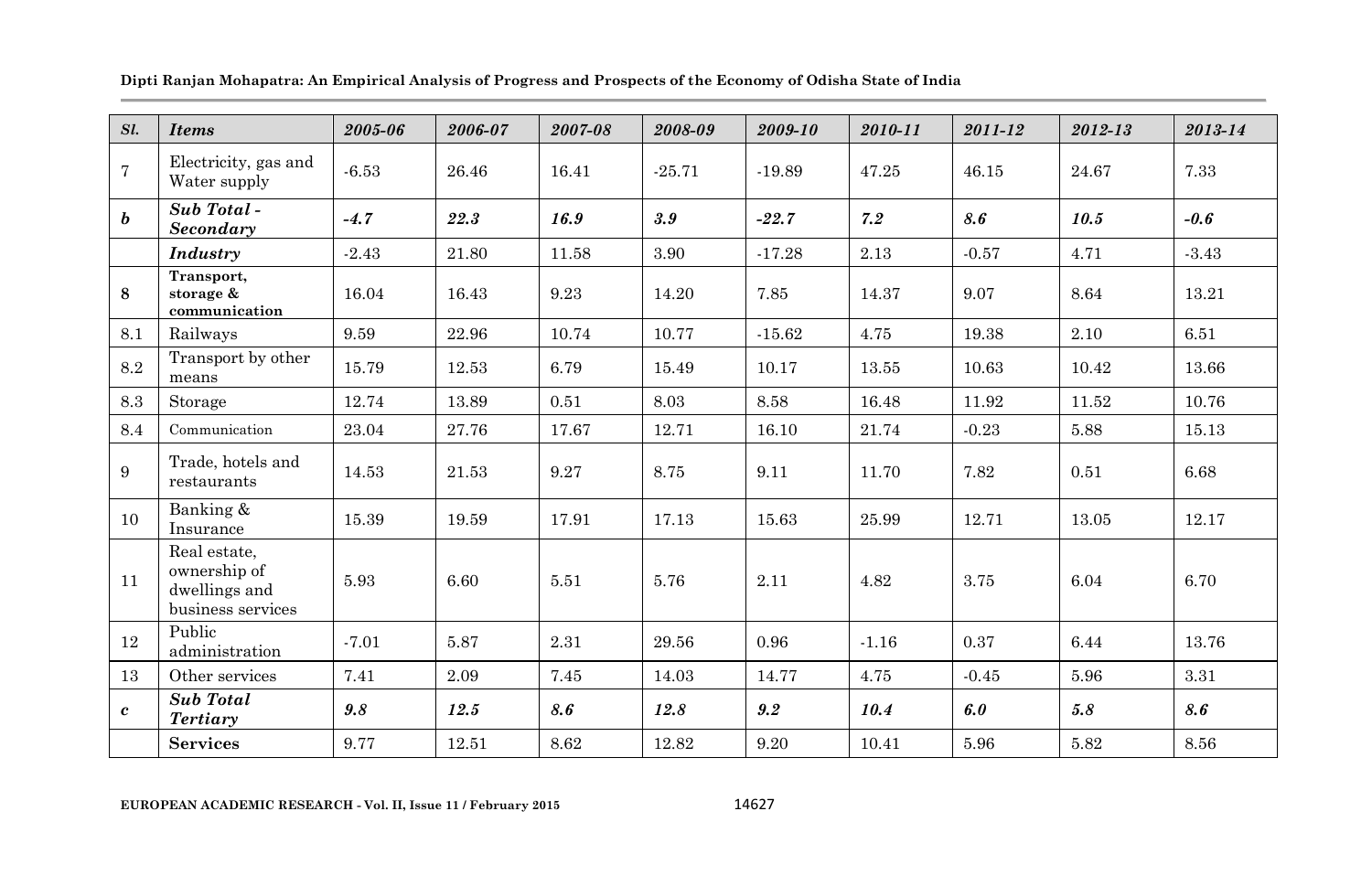**Dipti Ranjan Mohapatra: An Empirical Analysis of Progress and Prospects of the Economy of Odisha State of India**

| Sl.              | <b>Items</b>                                       | 2005-06 | 2006-07 | 2007-08 | 2008-09  | 2009-10 | 2010-11 | 2011-12 | 2012-13 | 2013-14 |
|------------------|----------------------------------------------------|---------|---------|---------|----------|---------|---------|---------|---------|---------|
| $\boldsymbol{d}$ | <b>Calculated State</b><br><b>Domestic Product</b> | 4.4     | 12.4    | 8.6     | 7.5      | 0.8     | 6.3     | 2.1     | 6.6     | 3.2     |
| 14               | Population                                         | 1.32    | 1.31    | 1.32    | $1.32\,$ | 1.32    | .33     | 1.33    | 1.33    | 1.33    |
| 15               | <b>State Per Capita</b><br>Income (INR)            | 3.08    | 10.99   | 7.16    | 6.11     | $-0.51$ | 4.91    | 0.77    | 5.23    | 1.87    |

*Source: Central Statistical Organisation, India 2014.*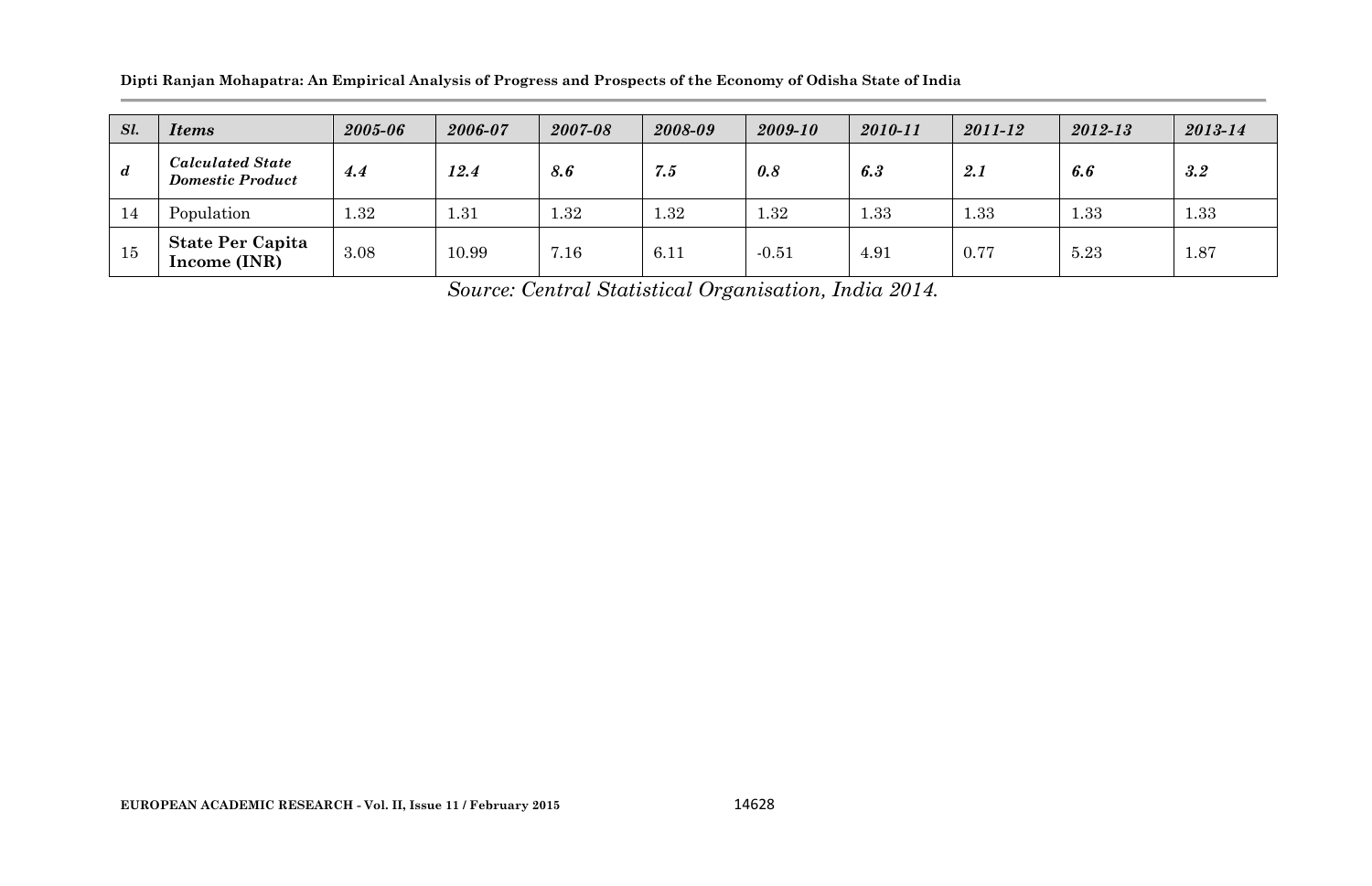### *5.1 Explanation of the Data Used:*

*Primary Sector:* The primary sector is composed of the contribution that comes from agriculture, forestry and logging, fishing and mining & quarrying. For the analysis purpose we have considered the data of CSO, India at 2004- 05 constant prices as presented in Table 2.

*Secondary Sector:* The secondary sector is composed of the contribution that comes from manufacturing, construction, electricity, gas and water supply. For the analysis purpose we have considered the data of CSO, India at 2004- 05 constant prices as presented in Table 2.

*Tertiary Sector:* The tertiary sector is composed of the contribution that comes from transport, storage, communication, trade, hotels and restaurants, banking & insurance, real estate, ownership of dwellings and business services, Public administration and other services. For the analysis purpose we have considered the data of CSO, India at 2004-05 constant prices as presented in Table 2.

*State Domestic Product (SDP):* SDP is the sum of gross value added by primary, secondary and tertiary sectors to the economy. We have considered here the net value after making deductions for depreciation of fabricated assets or for depletion and degradation of natural resources. For the analysis purpose we have considered the data of CSO, India at 2004-05 constant prices as presented in Table 2.

## **6.0 Data Analysis:**

*Demographic Features:* According to 2011 Census the total population of the state was 36.80 million in 2001, which increased to 41.97 million by 2011, registering an annual growth rate of 1.32%. The growth rate for male was 1.29% and for female was 1.36 during the above-mentioned decade.

*Primary Sector:* The contribution of primary sector to SDP is sharply declining. The contribution of this sector to SDP has declined from 32% in 2004-05 20% in 2013-14. The point to point growth of agricultural and allied sector was 2.3 % during the period 2004 to 2013. However, the point to point growth of primary sector was 0.6% during the above-mentioned period. The actual growth of primary sector during this period was 0.3% (Table 4). The growth of this sector is declining at faster rate due to frequent drought, flood and other natural calamities and is the main reason for CPI (Consumer Price Index) inflation. The drought during 2010 to 12 and cyclonic storms *Phalin* is the measure cause of damage of crops during this period. Further, in adequate irrigation infrastructure is another constraint for improvement of this sector. However, this sector has vital importance in the state economy as majority of the state population depends upon this sector. The composition of different sectors of the economy is presented in Table 2 and 3.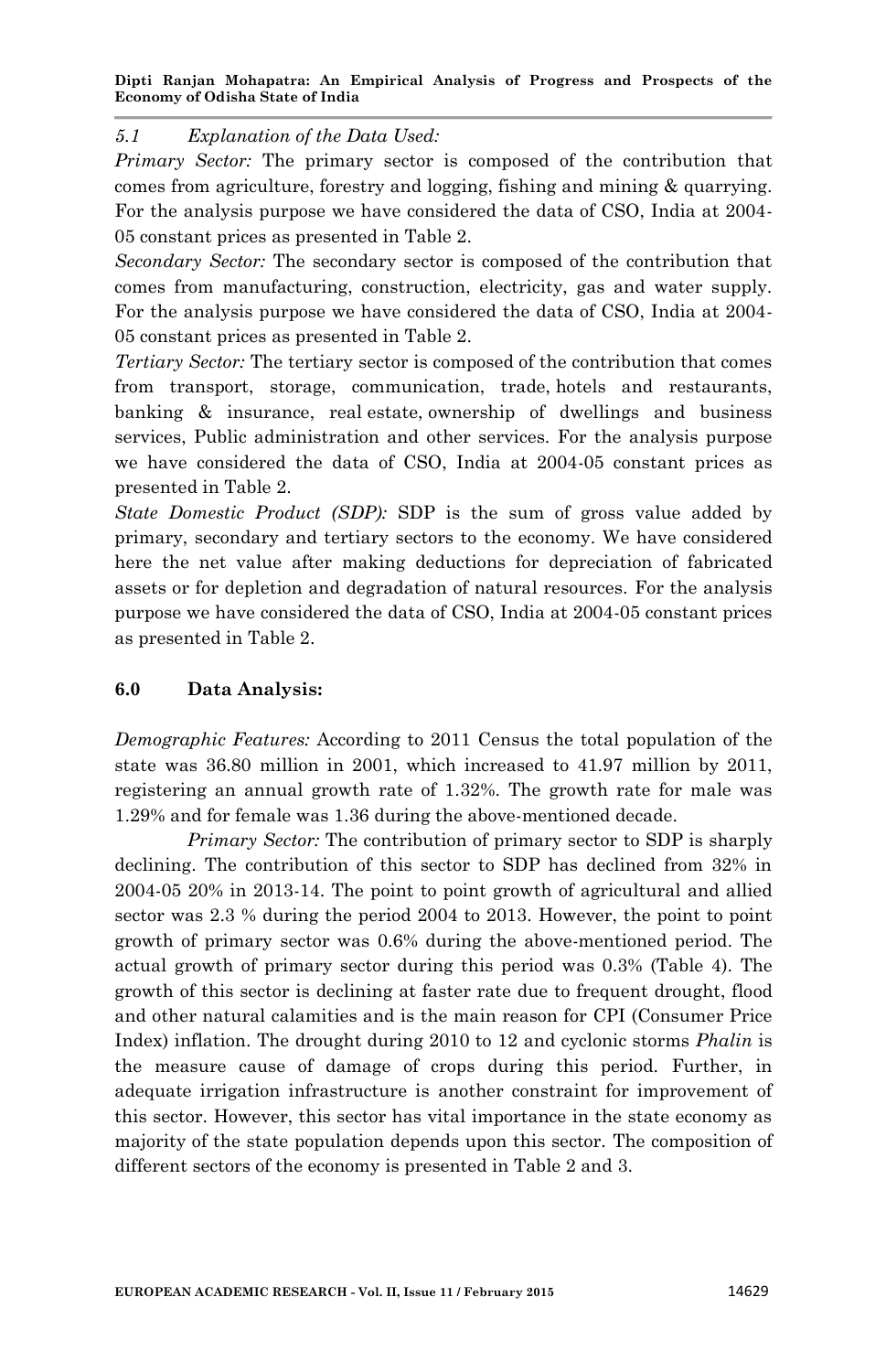*Secondary Sector:* The contribution of secondary sector to SDP is also declining from at 23% in 2004-05 to 20% in 2013-14. The point to point growth of industrial sector was 1.8 % during the period 2004 to 2013. However the point to point growth of secondary sector was 3.8% during the abovementioned period. The actual growth of secondary sector during this period was 1.5% (Table 4). Most of the large –scale industry in Odisha are mineral based. The state is a favourite destination for major steel and aluminium producers of the World due to adequate reserves of iron ore and bauxite in the state. The performance of the Micro, Small and Medium Enterprises (MSMEs) are little better in the state as the state is undergoing a structural change through diversification from an agrarian economy to industrial and service oriented economy. However, the growth of industrial sector is not up to the mark. The composition of different sectors of the economy is presented in Table 2 and 3.

*Tertiary Sector:* There has occurred a slight increase in contribution of this sector to SDP. This contribution has increased from 44% to 60% during the period 2004-05 to 2013-14. The point to point growth of service sector was 9.3 % during the period 2004 to 2013. The actual growth of tertiary sector during this period was 4.0% (Table 4). This is one of the dominant sectors of the state economy as major contribution to the state economy comes from this sector. The composition of different sectors of the economy is presented in Table 2 and 3.

*Past Performance:* The State Domestic Product (SDP) of Odisha at current prices increased from INR 6, 79, 870 million in 2004-2005 to INR 23, 51, 659 million in 2013-2014 registering an average annual growth rate of 14.8% over the period. The rate of change in SDP at constant prices is the main economic indicator for measuring the real growth in the economy. NSDP at constant (2004-2005) prices has increased from INR 6, 79, 870 million in  $2004-2005$  to INR 11,22,533 million in 2013-14, thus exhibiting an average annual growth rate of 5.7 % over this period. The per capita income (PCI) in real terms, a measure of the disposable income and general wellbeing of the people, went up from INR 17,650 in 2004 to INR 25,891 in 2013, at 2004-05 constant prices registering an average annual growth rate of 4.3%. During the 11th Plan period, the Odisha witnessed an average annual growth of 7.0 percent while the SDP growth target during  $12<sup>th</sup>$  Plan (2012-17) period has been projected to 9.0 %. The past performance of the economy has been analysed by considering the time series data on SDP and income originating from the main economic sectors. Growth rates from 2004-05 to 2013-14 have been worked out from regression equations fitted to time series data of the income obtained from different sectors of the economy and is presented in Table 4.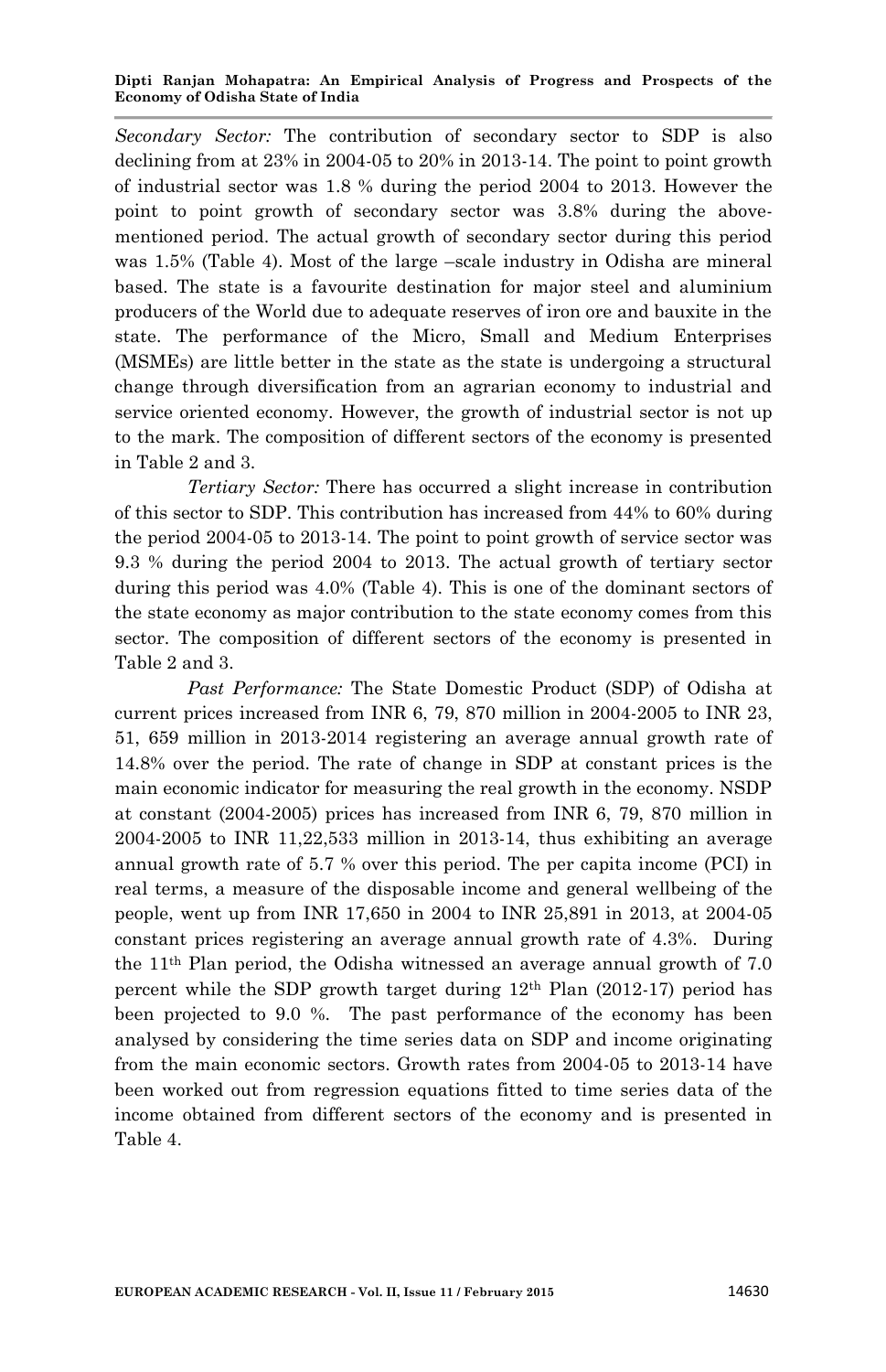**Table 4: Growth Rate** *(Regression result of the dependent variables with Time as an independent variablei)*

*(In %)*

|                   | <b>Time Period</b>  |        |        |  |  |  |
|-------------------|---------------------|--------|--------|--|--|--|
|                   | 2004-2008           | 2008-  | 2004-  |  |  |  |
| <i>Indicators</i> |                     | 2013   | 2013   |  |  |  |
|                   | <b>Short Period</b> | Medium | Long   |  |  |  |
|                   |                     | Period | Period |  |  |  |
| <b>NSDP</b>       | 3.7                 | 1.7    | 2.4    |  |  |  |
| Primary Sector    | 1.5                 | $-0.9$ | 0.3    |  |  |  |
| Secondary Sector  | 4.7                 | 1.0    | 1.5    |  |  |  |
| Tertiary Sector   | 4.6                 | 3.3    | 4.0    |  |  |  |

*Source: Calculated from State Domestic Products Data of Central Statistical Organization, Government of India, August 2014.*

The state recorded long term average annual growth rate of NSDP at 2.4 %, primary sector grew @0.3%, secondary @1.5%, and tertiary sector @4.0% during the period 2004 to 2013<sup>ii</sup>. The performance of the economy in the shortterm was little better with a NGDP growth @ 3.7%, primary sector growth @1.5%, secondary growth @4.7%, and tertiary sector growth @4.6% during the period 2004-2008. The long, medium and short term growth rates obtained during different time periods are presented in Table 4.

Indian economy has displayed vigorous growth with strong macroeconomic fundamentals in the past. It entered the Eleventh Plan period with an impressive record of economic growth. However, the global recession and tightening liquidity position had its impact on the main economic sectors. The national economy that was witnessing high growth in the past slowed down with economic growth slipping to 4.5% in 2012-13. The growth rate of 5.0% will be also continued for the country in the current fiscal year 2015-16. However, the growth rates of state will stay around 6 % during the same period. The past growth trend of economy of the state and different sectors are vital for determining the future growth targets. This has been taken into account while determining the future growth prospects of Indian economy.

*Future Growth Prospects***:** The future growth prospects have been forecasted as per the methodology described above. The growth rate derived from past performance is the medium or normal growth scenario. Based on the past performance of the state economy, the recent recession, the targets have been appropriately moderated. It is expected that the economy will grow at 6.2% up to 2020, 6.5 % up to 2025 and beyond 2025. This is in line with the SDP growth in the past moderated by taking into account the SDP growth rate given in Central Statistical Organization compilation. In case of a cycle of optimism in the economy in the coming decade the economy will grow @ 6.2% per annum during 2015-2020. The perspective growth rates of the economy and sectoral contribution for the medium, low and high growth scenarios are detailed in Table 5 and Table 6 respectively.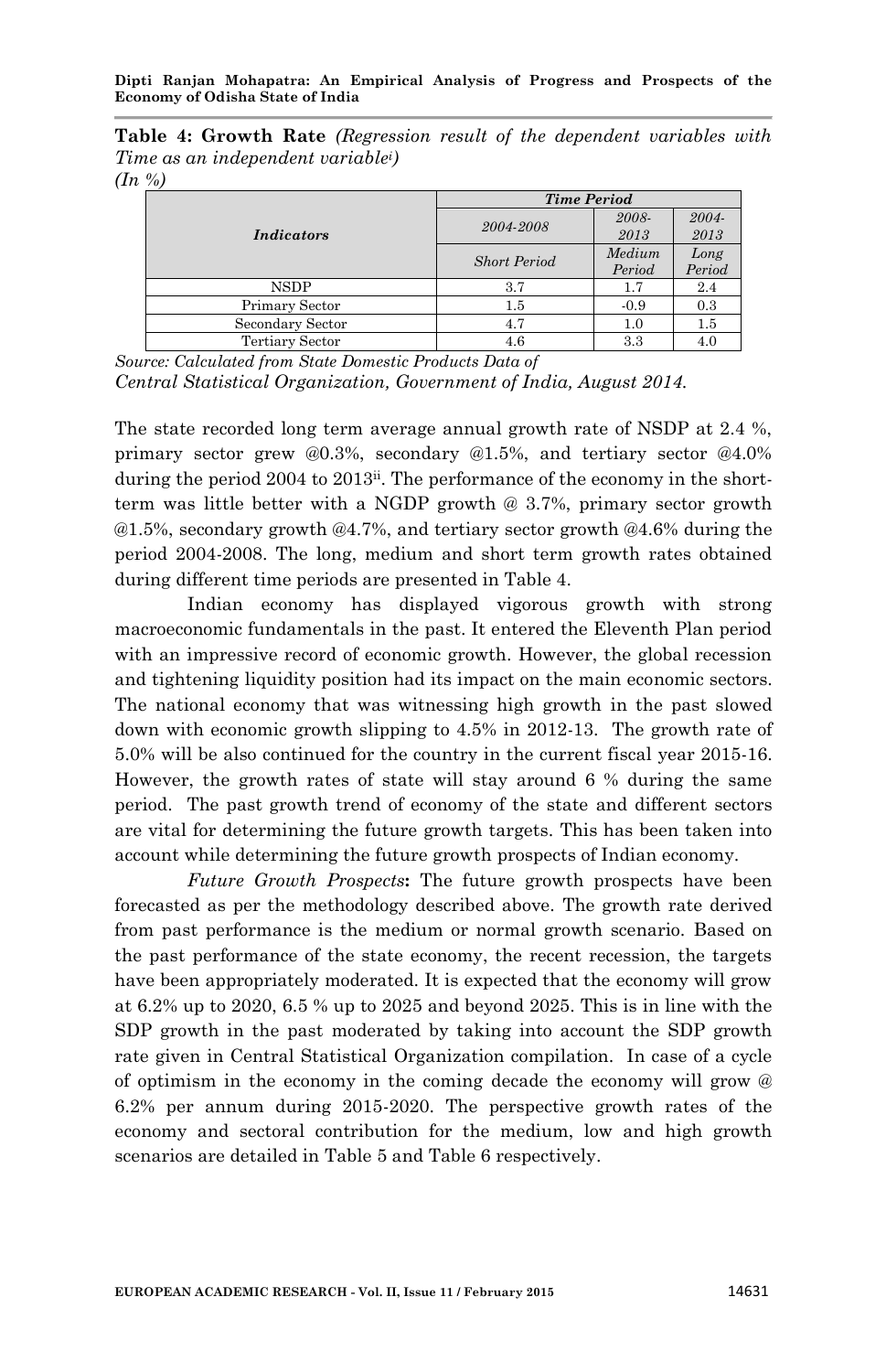### **Table 5: Perspective Growth Rate of the State**

### *Medium (Normal) Growth Scenario (In %)*

| Year            | Primary | Secondary                                                                                                   | Tertiary | <b>NSDP</b> |
|-----------------|---------|-------------------------------------------------------------------------------------------------------------|----------|-------------|
| Till 2015       | 0.5     | 5.6                                                                                                         | 7.1      | 6.2         |
| 2015-2020       | 0.5     | 5.8                                                                                                         | 7.3      | 6.4         |
| 2020-2025       | 0.5     | 5.9                                                                                                         | 7.4      | 6.5         |
| 2025 and Beyond | 0.5     | 5.9                                                                                                         | 7.5      | 6.6         |
| Year            | Primary | Low Growth Rates - Pessimistic Growth Scenario<br>(Growth @15% less than Medium Growth) (In %)<br>Secondary | Tertiary | <b>NSDP</b> |
| Till 2015       | 0.4     | 4.8                                                                                                         | 6.0      | 5.3         |
| 2015-2020       | 0.4     | 4.9                                                                                                         | 6.2      | 5.4         |
| 2020-2025       | 0.4     | 5.0                                                                                                         | 6.3      | 5.5         |
| 2025 and Beyond | 0.4     | 5.0                                                                                                         | 6.4      | 5.6         |
|                 |         | High Growth Rates - Optimistic Growth Scenario<br>(Growth @7.5% more than Medium Growth) (In %)             |          |             |
| Year            | Primary | Secondary                                                                                                   | Tertiary | <b>NSDP</b> |
| Till 2015       | 0.5     | 6.0                                                                                                         | 7.6      | 6.6         |
| 2015-2020       | 0.5     | 6.2                                                                                                         | 7.9      | 6.8         |
| 2020-2025       | 0.5     | 6.3                                                                                                         | 8.0      | 7.0         |
| 2025 and Beyond | 0.5     | 6.4                                                                                                         | 8.1      | 7.1         |

# **Table 6: Sectoral Contribution of the State**

*Medium (Normal) Growth Scenario (In %)*

| Year                                                                                           | Primary                                                                                            | Secondary | Tertiary |  |  |  |  |  |
|------------------------------------------------------------------------------------------------|----------------------------------------------------------------------------------------------------|-----------|----------|--|--|--|--|--|
| Till 2015                                                                                      | 18.5                                                                                               | 23.5      | 57.9     |  |  |  |  |  |
| 2015-2020                                                                                      | 15.5                                                                                               | 19.2      | 65.3     |  |  |  |  |  |
| 2020-2025                                                                                      | 12.3                                                                                               | 18.7      | 68.9     |  |  |  |  |  |
| 2025 and Beyond                                                                                | 11.6                                                                                               | 18.6      | 69.8     |  |  |  |  |  |
| Low Growth Rates - Pessimistic Growth Scenario<br>(Growth @15% less than Medium Growth) (In %) |                                                                                                    |           |          |  |  |  |  |  |
| Year                                                                                           | Primary                                                                                            | Secondary | Tertiary |  |  |  |  |  |
| Till 2015                                                                                      | 15.7                                                                                               | 20.0      | 49.3     |  |  |  |  |  |
| 2015-2020                                                                                      | 13.2                                                                                               | 16.3      | 55.5     |  |  |  |  |  |
| 2020-2025                                                                                      | 10.5                                                                                               | 15.9      | 58.6     |  |  |  |  |  |
| 2025 and Beyond                                                                                | 9.9                                                                                                | 15.8      | 59.3     |  |  |  |  |  |
|                                                                                                | High Growth Rates - Optimistic Growth Scenario<br>(Growth $@7.5\%$ more than Medium Growth) (In %) |           |          |  |  |  |  |  |
| Year                                                                                           | Primary                                                                                            | Secondary | Tertiary |  |  |  |  |  |
| Till 2015                                                                                      | 19.9                                                                                               | 25.3      | 62.3     |  |  |  |  |  |
| 2015-2020                                                                                      | 16.7                                                                                               | 20.6      | 70.2     |  |  |  |  |  |
| 2020-2025                                                                                      | 13.2                                                                                               | 20.2      | 74.1     |  |  |  |  |  |
| 2025 and Beyond                                                                                | 12.5                                                                                               | 20.0      | 75.0     |  |  |  |  |  |

*Source: Both Table 5 and 6 have been calculated from State Domestic Products Data of Central Statistical Organisation, Government of India, August 2014.*

### **6.0 Conclusion:**

The prospects of Odisha economy depend upon multiple factors. The past trend of SDP growth in recent past is not very encouraging. The task for the government to maintain a growth rate of 6.5% and above in the coming decade requires creation of an atmosphere of optimism. This could be achieved by controlling the macro-economic policies as per the requirement to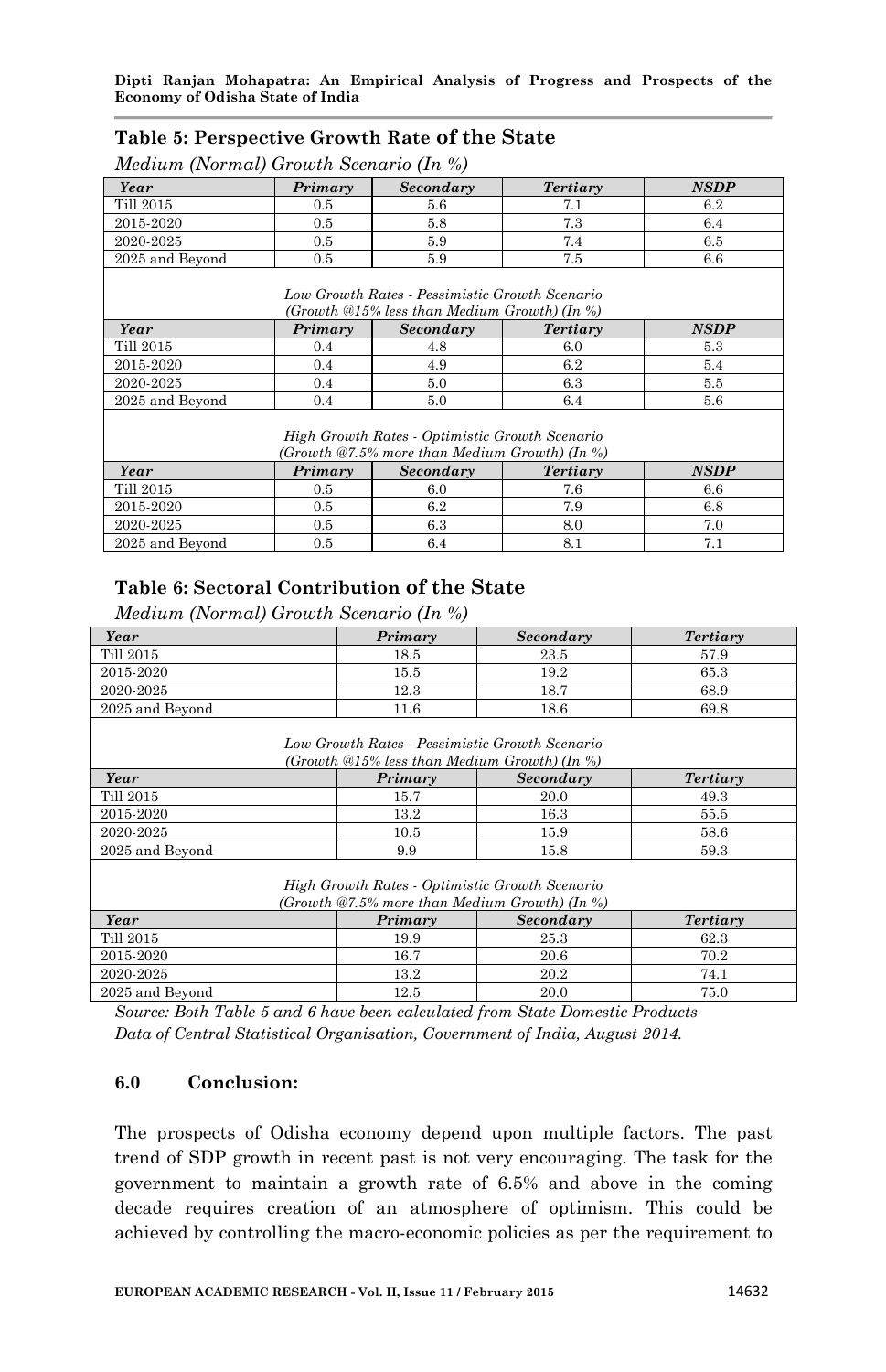check the variation in regional development. There is a variation in growth performance in different districts. Some districts are growing faster than the others. Slow growth and backward districts need to be given support. Balanced development of all the districts and maintaining a regional equality is desirable. This might require creation of adequate infrastructure both physical and social, and also diversification of government outlays on priority basis more towards the backward areas.

### **REFERENCES:**

- Ahluwalia, M. S., *Economic Performance of States in the Post-Reform Period*, Economic and Political Weekly, May 5, 2000.
- *Annual Plan 2012-13,* Planning and Coordination Department, Government of Odisha.
- Behera, D.K., *Economic Growth and Sectoral Linkages: Empirical Evidence from Odisha*, Journal of Regional Development and Planning, Vol.1, No.2, 2012.
- Central Statistical Organization, Government of India, 2014.
- *Districts Development Reports of the Country*, Centre for Debates and Research in Development Policy, New Delhi and USA – India Policy Institute, January, 2015.
- Dreze, J. and Sen A., *India: Economic Development and Social Opportunity*. Oxford University Press, Delhi, 1995.
- *Economic Survey 2013-14*, Planning and Coordination Department, Government of Odisha.
- Kapoor, M., & Mohan, R., *India's Recent Macroeconomic Performance: An Assessment and Way Forward*, IMF Working Paper, WP/14/68, April, 2014.
- Lai D., Rakesh M. and Natarajan, I., *Economic Reforms and Poverty Alleviation: A Tale of Two Surveys,* National council of Applied Economic Research, New Delhi, 2001.
- Mohan, R., *The Growth Record of the Indian Economy: A Story of Sustained Savings and Investment*, in Rakesh Mohan, "Growth with Financial Stabilit*y"*, Oxford University Press, New Delhi, 2011.
- Mohan, R., *The Global Financial Crisis: Causes, Impact, Policy Responses,*  and Lessons, in Rakesh Mohan, "Growth with Financial Stability", Oxford University Press, New Delhi, 2011.
- Nagraj, R., Varoudakis, A., and Veganzones, M.A., *Long-run Growth Trends and Convergence Across Indian States*, Technical Paper No. 131, OECD Development Centre, 1998.
- Nagaraj, R., *India's Dream Run, 2003-08: Understanding the Boom and Its Aftermath*, *Economic and Political Weekly*, Vol. XLVIII, No.20, pp.39- 51, May 18, 2013.
- Panda, M., *Economic Development in Odisha: Growth without Inclusion?*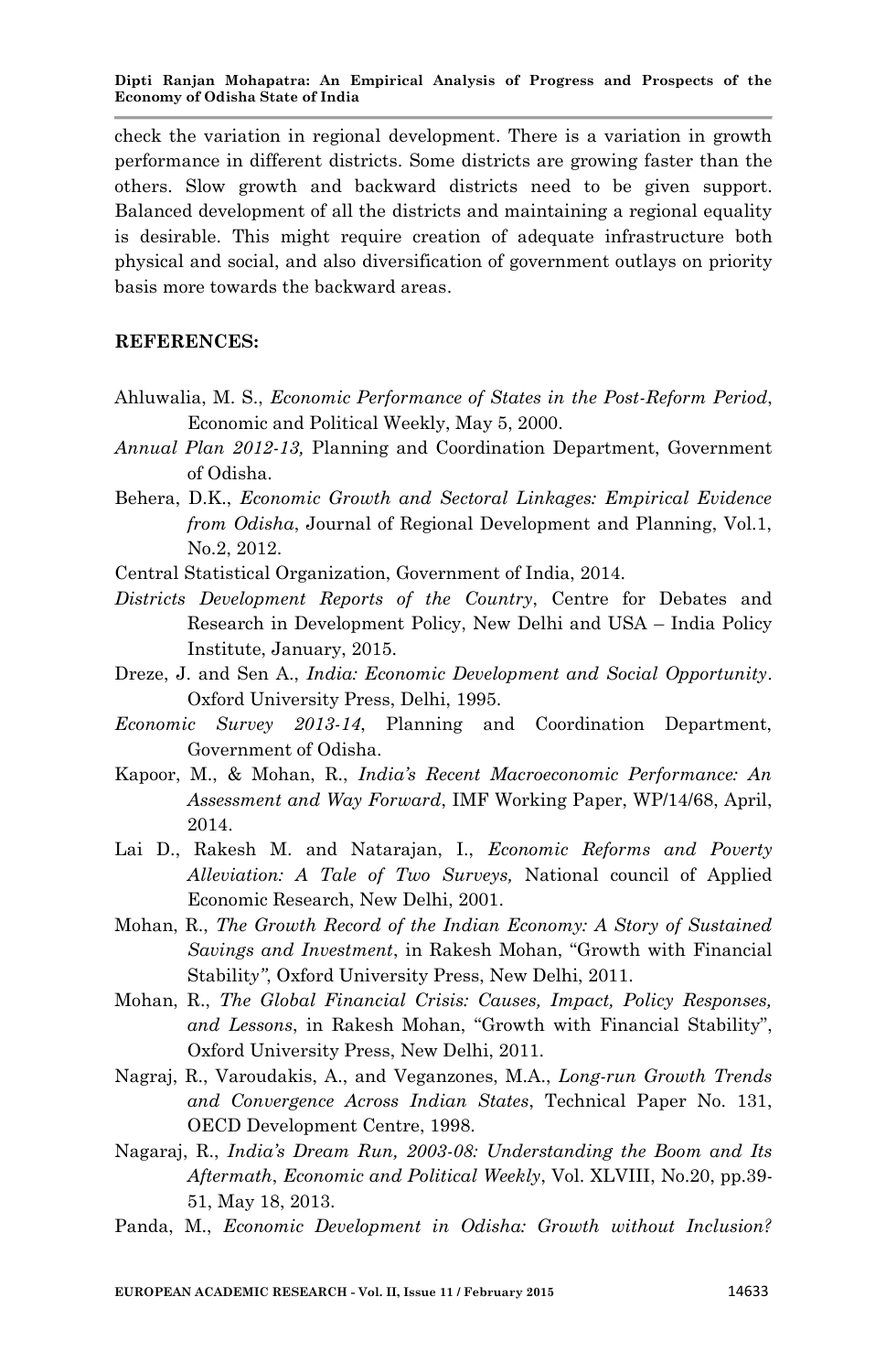Indira Gandhi Institute of Development Research, Mumbai (http://www.igidr.ac.in/pdf/publication/WP-2008-025.pdf).

- Planning Commission of India, 2013.
- Rajan, R., *The Case for India*, Project Syndicate, September 11, 2013, available at http://www.project-syndicate.org/print/how-to-fix-india-seconomy-in-the-short-term-byraghuram-rajan.
- Reserve Bank of India, *Macroeconomic and Monetary Developments: First Quarter Review 2012-13*.
- Satpathy, S, *Orissa Vision -2020, Towards Building A New and Modern Orissa (Edited Volume).*
- Srinivasan, T.N., *Economic Reforms and Global Integration*, Chapter 7 in Francine Frankel and Harry Harding, eds., The India-China Relationship: What the United States Needs to Know. Washington, DC: Woodrow Wilson Center Press, forthcoming, 2004.

World Bank, *Global Economic Prospects*, Vol. 7, June, 2013.

i

*Regression Results 2004-2013*

| Independent<br>Var.                                                                                                                       | Dependent Var.     | Growth Rate   R Square |      | t-value |
|-------------------------------------------------------------------------------------------------------------------------------------------|--------------------|------------------------|------|---------|
| Time                                                                                                                                      | <b>NSDP</b>        | 2.44                   | 0.96 | 13.77   |
| Time                                                                                                                                      | Primary Sector*    | 0.31                   | 0.12 | 1.04    |
| Time                                                                                                                                      | Secondary Sector** | 1.45                   | 0.48 | 2.71    |
| Time                                                                                                                                      | Tertiary Sector    | 3.97                   | 0.99 | 29.03   |
| $\mathbf{A}$ , $\mathbf{A}$ , $\mathbf{A}$ , $\mathbf{A}$ , $\mathbf{A}$ , $\mathbf{A}$ , $\mathbf{A}$ , $\mathbf{A}$<br>$\cdot$ $\alpha$ |                    |                        |      |         |

NB:\* &\*\* Insignificant Results. *Regression Results 2008-2013*

| Independent<br>Var.                            | Dependent Var.             | Growth<br>Rate | R Square | t-value |  |  |  |  |  |
|------------------------------------------------|----------------------------|----------------|----------|---------|--|--|--|--|--|
| Time                                           | <b>NSDP</b>                | 1.74           | 0.97     | 11.46   |  |  |  |  |  |
| Time                                           | Primary Sector#            | $-.094$        | 0.49     | $-1.95$ |  |  |  |  |  |
| Time                                           | Secondary Sector##         | 0.97           | 0.15     | 0.83    |  |  |  |  |  |
| Time                                           | Tertiary Sector            | 3.30           | 0.99     | 20.33   |  |  |  |  |  |
| $\cdot$ $\sim$<br>$\lambda$ TD $\mu$ 0 $\mu$ T | $\sqrt{2}$<br>$\mathbf{u}$ |                |          |         |  |  |  |  |  |

NB: # &##Insignificant Results. *Regression Results 2004-2008*

| Independent<br>Var. | Dependent Var.   | <b>Growth Rate</b> | R Square | t-value |
|---------------------|------------------|--------------------|----------|---------|
| Time                | NSDP.            | 3.67               | 0.99     | 14.42   |
| Time                | Primary Sector   | 1.53               | 0.96     | 29.03   |
| Time                | Secondary Sector | 4.67               | 0.88     | 4.64    |
| Time                | Tertiary Sector  | 4.57               | 0.99     | 32.67   |